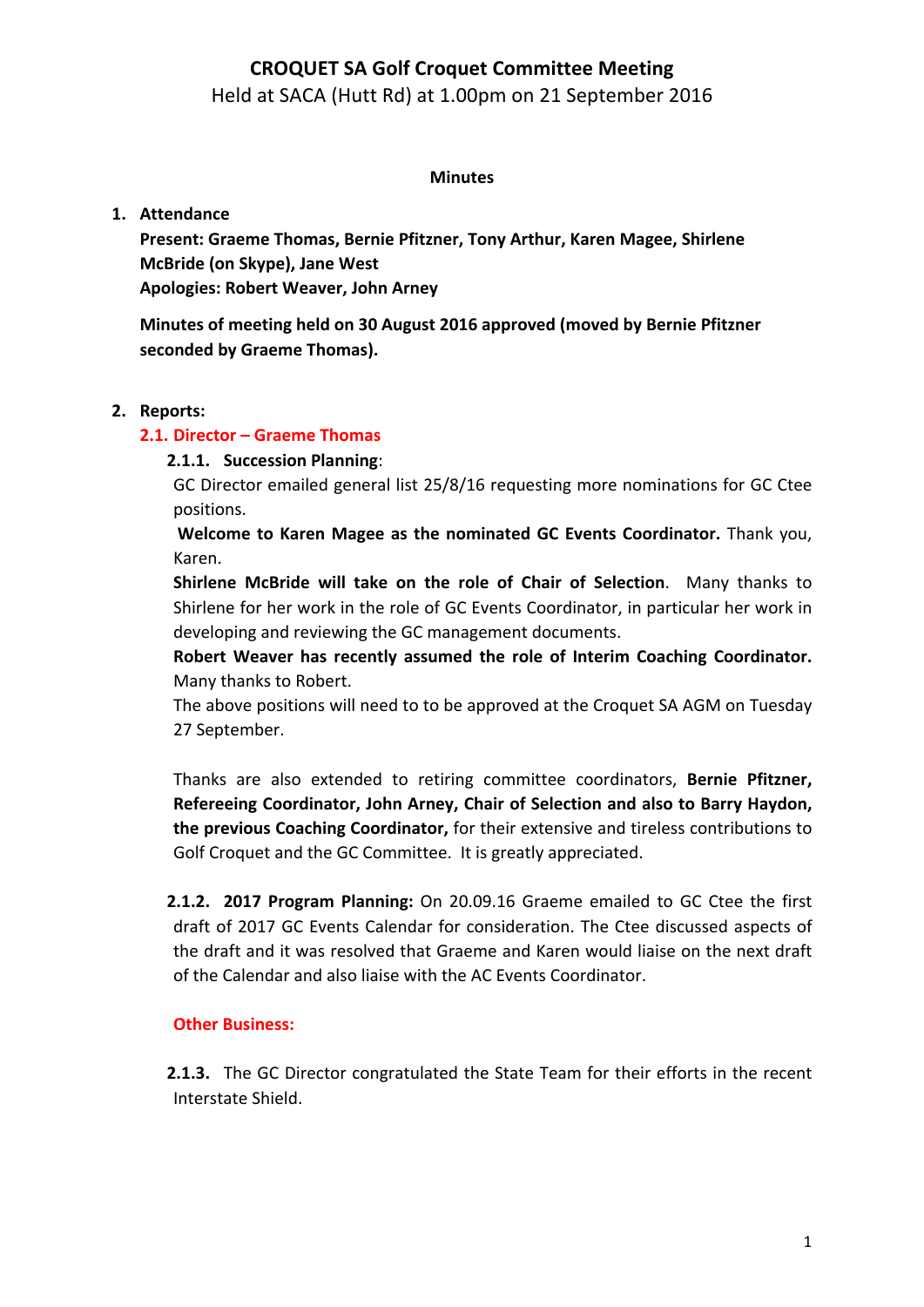Held at SACA (Hutt Rd) at 1.00pm on 21 September 2016

## **2.2. Coaching Coordinator - Interim Coordinator Robert Weaver**

- **2.2.1. GC Schools Sub-Committee:** Next meeting at Hyde Park 20.10.17.
- **2.2.2. Coaching Program:** No report
- 2.2.3. Development Squad: No report

### **2.3. Events & Programming – Shirlene McBride**

**2.3.1. Duration of Matches:** GC Director emailed to those on the General List 14/9/16 regarding Conditions of Play, making specific reference to finishing matches on time and responsibility of those clubs nominated for opening and closing Hutt Rd. The Ctee further discussed late starts of matches. Options canvassed included starting at opposite corners and having set sessions times. The Ctee resolved to trial starting at opposite corners for the remainder of the Weekend Pennants matches.

\*\*\* Action: Graeme and Karen to liaise and email all clubs advising them of this **decision.**

**2.3.2. Fleurieu Pennants:** 2 clubs have applied as at 20.9.16.

**2.3.3. Issue for discussion:** Pennant teams that forfeit

a) should still pay their fees &

b) their opponents should receive a refund.

This matter has been agreed to by the Board. It is advised that an affected club should negotiate a refund with SACA.

\*\*\* Action: The above information be disseminated to the clubs (Karen M).

#### 2.3.4. Clarification of Clearance Form Requirements:

Following reports of some confusion regarding the need for a clearance forms, the matter of clearance form requirements and timing of such was discussed. It was noted that if there were doubt as to whether a clearance for a player was required, the GC Events Coordinator should be contacted.

**\*\*\*Action:** 

- **Karen M and Jane W will liaise to draft additional clarifying information** that is in line with SACA Regulations and By-Laws and is to be added to the **Player Clearance Form**
- Graeme will liaise with Eileen to ensure that the clearance process is consistent in both codes.

## **2.3.5. Upcoming Events:**

- Women's South Australian Championship Singles 14 16 October 2016
- Men's South Australian Championship Singles 21 -23 October 2016
- Spring Pennants Open, 6+, 9+ commencing early October
- Spring Aggregate 24+ commencing early October
- Sunday Singles  $8+ 8$ ,  $3+ 9$  October.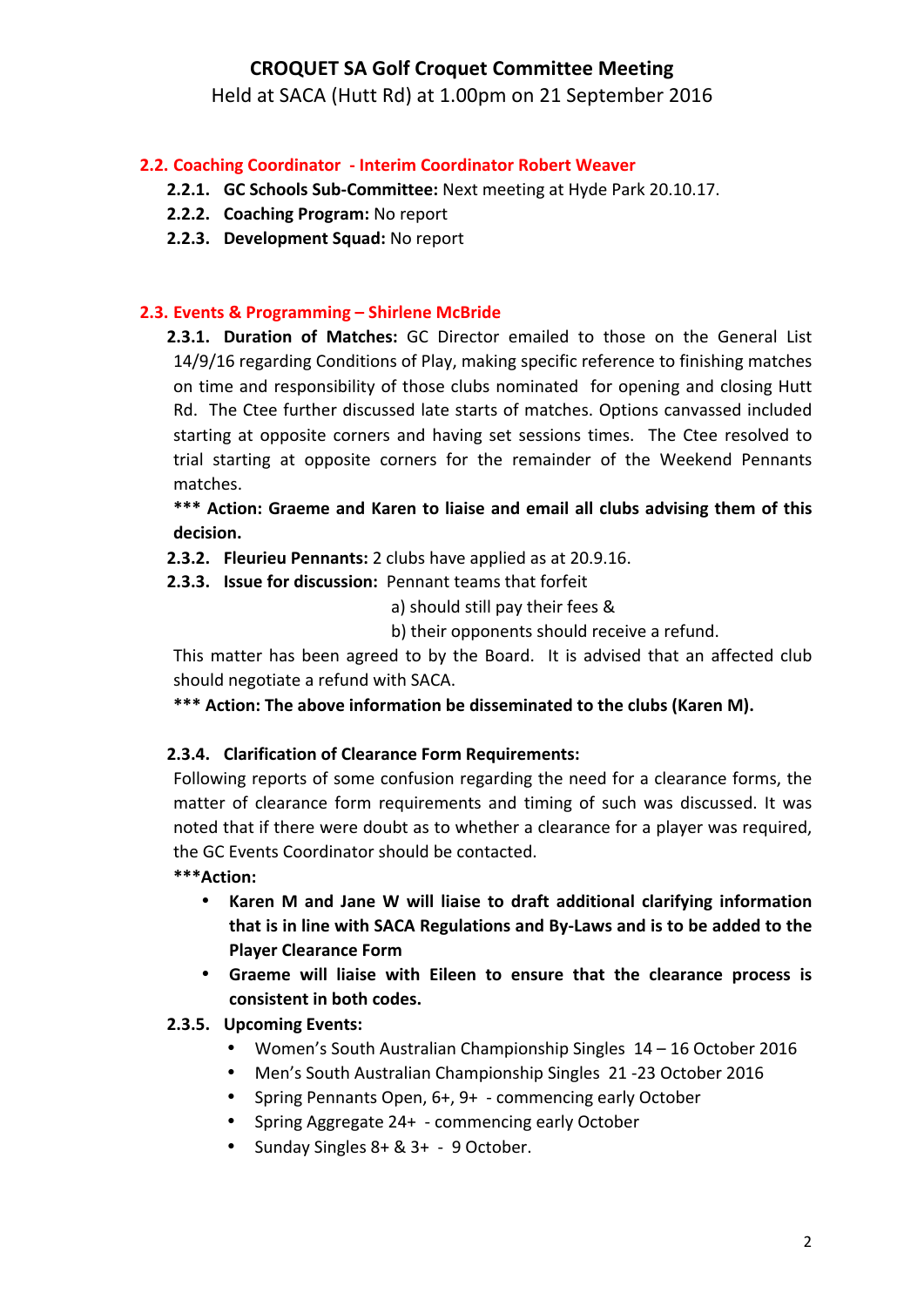Held at SACA (Hutt Rd) at 1.00pm on 21 September 2016

## **Events Results**

- Doubles Combined 8+: Congratulations to winners, Helen Cook and Karen Magee and runners-up, Barry & Jenny Haydon
- Midweek Pennants 24+ Final 12 September Congratulations to the winner, Hyde Park Stars and runners-up Norwood Blue
- GC Sunday Singles  $8+ 3$  September: Congratulations to the winner Moya Houlahan and runner-up Margaret Allan.

### **Other Business:**

**2.3.6. Forfeiting:** Process for forfeiting a match was discussed.

\*\*\* Action: Conditions of play will be reviewed and then put on website (Karen will liaise will relevant members).

**2.3.7. Disputes Committee:** The Disputes Committee normally comprises the GC Coordinators for Handicapping, Events & Programming and Refereeing. At present there is no Coordinator for Refereeing; in the interim, the GC Director will fulfil this role.

**2.3.8. Provision of supper at home game matches:** The requirement for the provision of supper at home club matches was discussed. It was noted that this often meant that players did not leave until 10.30 and resulted in late nights for many.

\*\*\* Action: Karen to produce and distribute a survey on Survey Monkey to ascertain players' position on this matter.

## **2.4. Handicap Coordinator: Tony Arthur**

#### 2.4.1. Handicapping: World Ranking for Events

- \*\* Action: Graeme to further discuss with Steve Mullinar
- **2.4.2. Standing Item - New Handicapping System:** 
	- Information about the new GC Handicapping System including information about the GC Handicapping Regulations and GC Rule 16 Australian Version can be found on the Croquet Australia website.
		- https://croquet-australia.com.au
	- The new Handicap Card is being reviewed.

#### **2.5. Refereeing Coordinator: Bernie Pfitzner**

#### **2.5.1.Referee Sub-Ctee**:

- GC Referee SubCtee Rules Presentation Workshop at Glenunga due to be held on 13 September 2016 was postponed due to bad weather. A new date has been set for 25 October 2016.
- The SubCtee met on 21 Sept. Positive feedback on the standard of SA Referees at the ACA Singles and Interstate Shield was received.